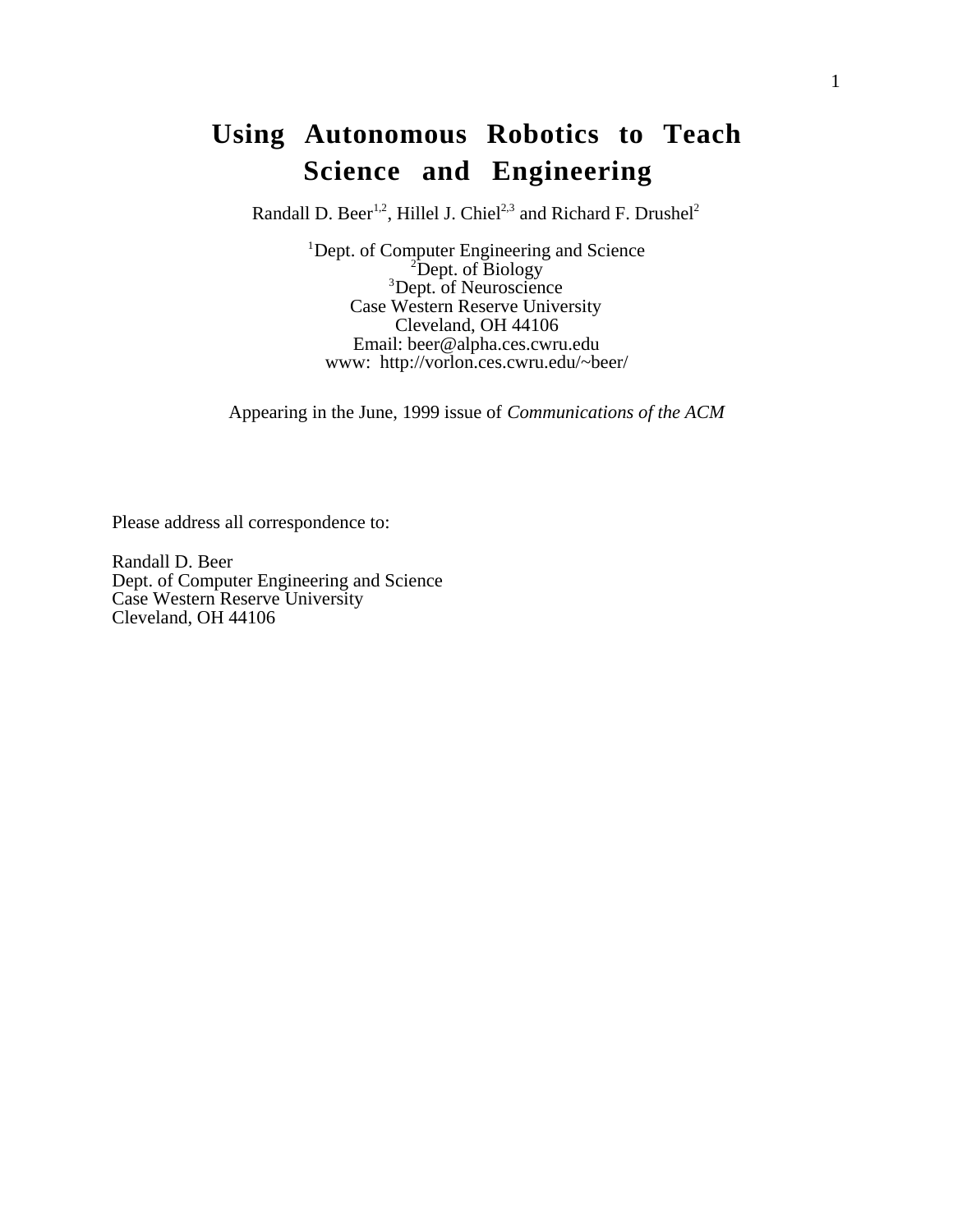## **Introduction**

If you walked into our Autonomous Robotics class<sup>1</sup> at Case Western Reserve University on a typical day, you might be surprised to find thirty college students from a variety of engineering and science disciplines sitting on the floor surrounded by LEGOs™. Are students being given college credit for playing with LEGOs? Appearances can be deceiving. In fact, this course tackles serious issues in engineering and science education. In this course, students design, build, program and test their own autonomous robots that participate in a public competition. This course uses robotics to foster a hands-on, interdisciplinary, teamwork-oriented approach to the synthesis and analysis of integrated real-world systems, as well as teaching new approaches to robot control.

Created in 1995, our Autonomous Robotics course grew out of ongoing research on biologically-inspired robotics at CWRU (Beer et al., 1997). The design of this course draws heavily on technology developed at MIT, first for K-12 education (Resnick, 1993) and later for an undergraduate course similar to ours that has been running since 1990 (Martin, 1994). Related courses have been developed at the University of Edinburgh (Donnett and Smithers, 1991) and elsewhere. Two features of our course distinguish it from these other courses. First, our final competition is considerably more technically demanding. Second, we address a much broader set of educational goals. Our course attracts students from computer engineering and science, biology, electrical engineering, neuroscience, systems engineering, biomedical engineering, and physics. In this article, we describe the educational goals of the course, its overall design, the final competition, and student assessment.

#### **Educational Goals**

Why is the transition from student to professional difficult even for the best students? In the majority of programming that most computer science and computer engineering students do in

<sup>&</sup>lt;sup>1</sup> Our course web page, as well as pointers to similar courses and related information on the web, can be found at http://eecs.cwru.edu/courses/lego375.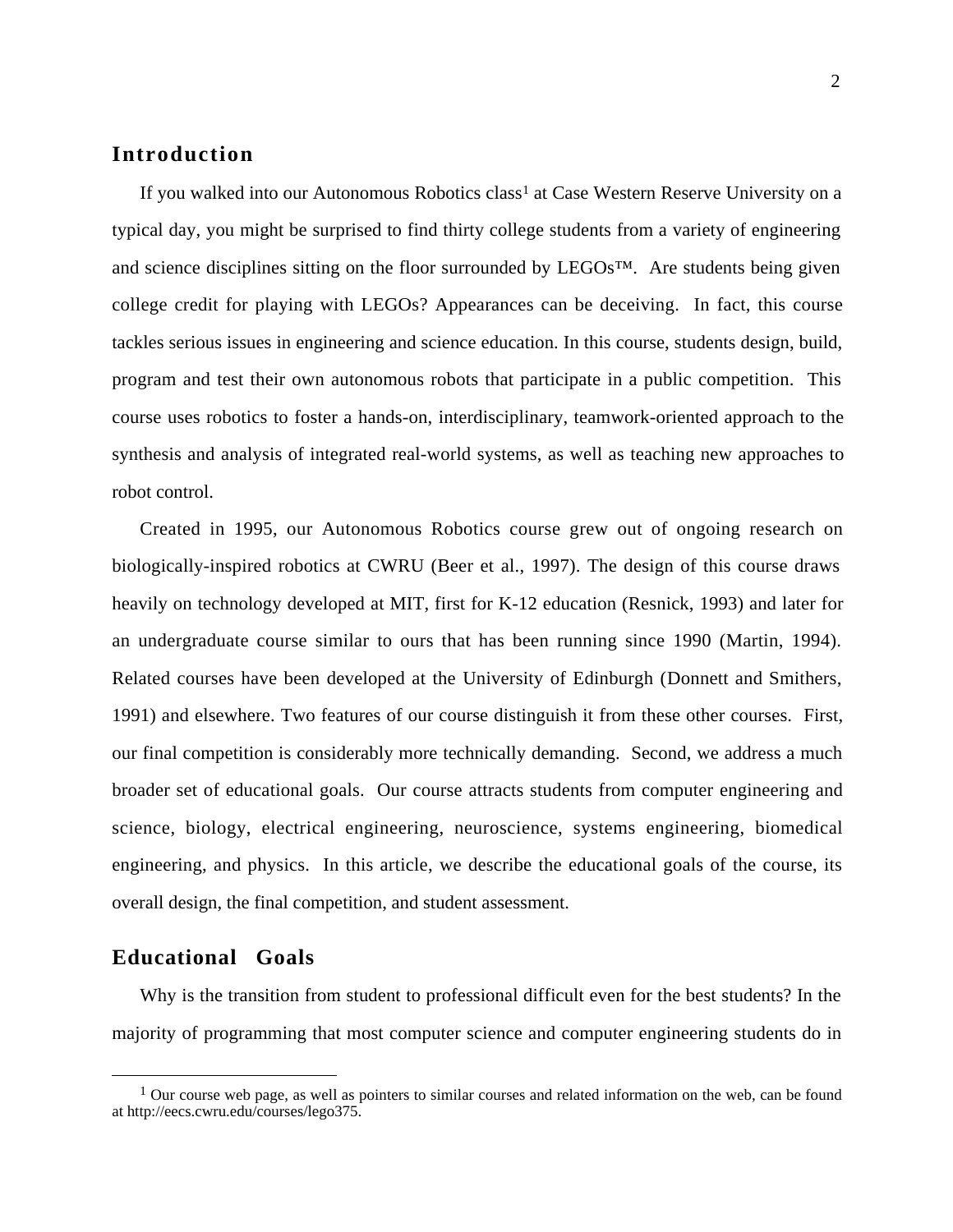industry, software is only one component of a much larger integrated system. This software must be designed with these other components firmly in mind and through close collaborative interactions with the people responsible for these other components. For example, implementing embedded control software for an automobile's fuel injection system is very different from implementing a depth-first traversal of a binary tree in a data structures class. More generally, engineering and science students often find the transition from student to professional difficult for four major reasons: (1) students are not trained to deal with problems that require an integrated approach; (2) they are rarely exposed to the real-world issues that such problems pose; (3) they are rarely encouraged to solve problems through teamwork, or to bring to bear information from multiple disciplines; and (4) they rarely have an opportunity for critical thinking.

Integrated approaches are essential for solving problems in engineering and science. A tacit assumption of many engineering students is that if each piece of a complex project works in isolation, the complete system will work as a unified whole. This is almost never true in practice. Unexpected problems emerge unless one takes into account the special properties of each piece of the system, and their interactions. There is a growing need to deal with such problems. Increasingly, software is part of an embedded system such as an airplane, a microwave oven, or a copy machine. In such systems, it is essential to integrate (and trade off between) the design and implementation of mechanics, electronics, and control. Similarly, the education of biology students emphasizes the reductive analysis of animals into cells and molecules, but not how such components as sensory structures, musculature, and neural control are integrated into complete functioning biological systems. There is a growing awareness, however, that overall function emerges from the coupling of neural control, peripheral biomechanics, and the environment (Chiel and Beer, 1997).

Outside of the classroom, engineering and science problems share certain real-world characteristics. Unlike textbook problems, there may be no single right answer. Moreover, the world rather than a professor decides whether an engineering design or a scientific hypothesis are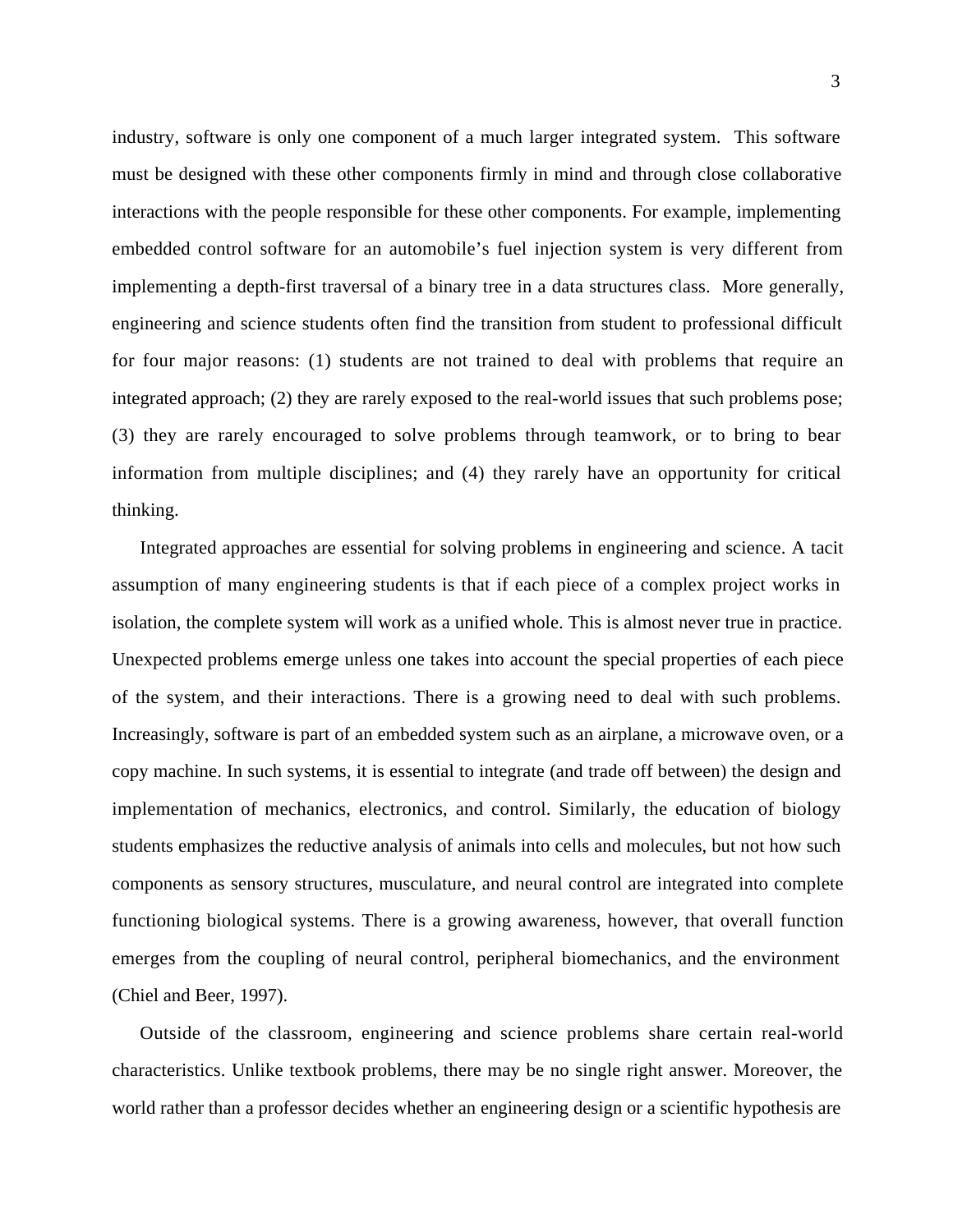correct. One can almost never ignore resource limitations of time, money, and materials. Finally, real world devices never follow the ideal models. For example, a program that assumes that sensors always deliver exact and valid values and that motors always deliver the commanded speed and torque will be helpless in the face of noise, spurious inputs, unreliable outputs, or breakdowns. Students lacking hands-on experience significantly underestimate the importance of these real world issues.

Increasingly, progress on engineering and science problems is made by collaborative interdisciplinary teams, rather than by a single individual working in isolation. Designing an airplane requires team members with expertise in fluid dynamics, control software, mechanics, materials, and computer simulation. Similarly, understanding how an animal's nervous system produces a particular behavior requires team members with expertise in electrophysiology, molecular biology, biomechanics, behavior, and computer simulation. Unfortunately, current educational practice emphasizes individual problem solving within well-defined disciplines. As a consequence, students may not master the interpersonal skills necessary for effective teamwork, and they are unlikely to learn to overcome the language barriers that make interdisciplinary communication difficult.

Students often feel that education is something that is done to them, rather than something they are actively doing for themselves because they are not encouraged to think critically. Not only does this limit how well they learn, but it often prevents them from preparing for the lifelong learning they will need as professionals in engineering or science. Students are not entirely wrong to take this attitude. Current educational practice encourages passive listening in large lectures, rather than active engagement. It encourages finding the single answer that the professor wants, rather than creatively exploring multiple possibilities. It encourages rote retention and repetition, rather than critical analysis of material (Chiel, 1996).

#### **Learning to Build a Robot**

To address these educational problems, it is essential to identify subject matter that naturally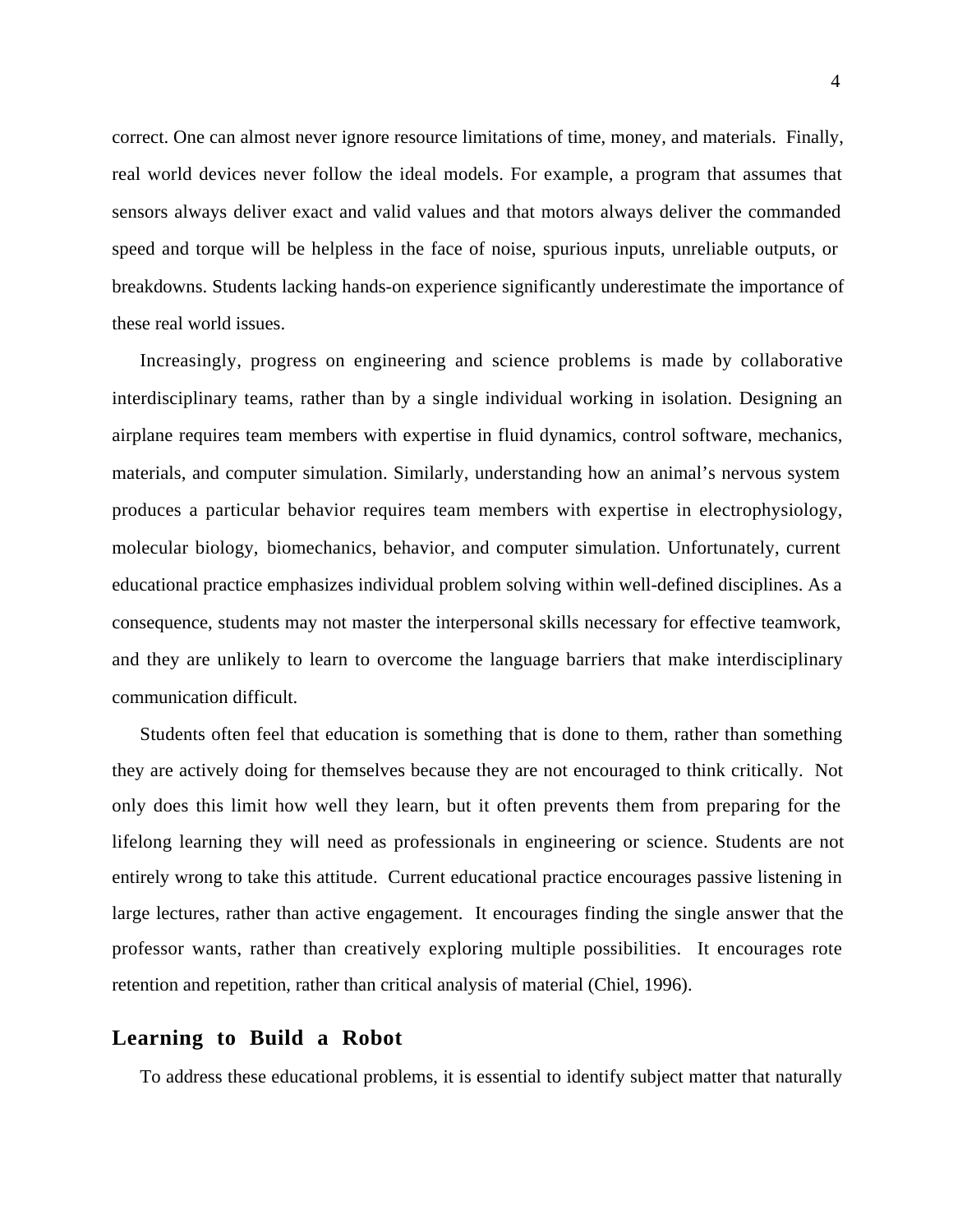and simultaneously engages all of these issues. This has determined our decision to teach a course in which teams of students from different disciplines design, build and program their own animal-like autonomous robots. At the end of the semester, students participate in a public competition in which teams of two robots collect and discriminate plastic eggs, depositing them in one of two nests distinguished by differently polarized light beacons.

The semester begins by dividing the students into groups of three. While we allow students to choose their own groups, some care must be taken in the composition of these groups because the course attracts students from such a variety of backgrounds. We try to ensure that at least one member of each group is a skilled programmer and that at least one member is mechanically adept. Each group is assigned a station consisting of a table and chairs, a computer, and a robot kit (Figure 1). The lab currently contains a mixture of desktop and portable Macintosh computers and can support up to 30 students per semester (10 groups of 3). Aside from group assignment, the major activity of the first day of class is to completely inventory each kit in order to verify that all materials are present.

Students receive a standard kit that includes all materials that will be used throughout the semester (Figure 2). In total, there are more than 1300 parts in each kit (total cost \$400-\$500). "Plug-and-play" modularity is essential to our educational philosophy, allowing students to easily combine these components in an almost endless variety of ways. Accordingly, the majority of these components are LEGO building materials, including a large variety of plates, beams, pins, axles, bushings, wheels, pulleys, gears, differentials, cams, propellers, and treads. NonLEGO building materials include springs, rubber bands and polarizing filters. The kit also includes several DC motors, a servomotor, incandescent lights, LEDs and a variety of light sensors, touch sensors, bend sensors, and breakbeam sensors. The motors and sensors are inexpensive off-the-shelf and surplus components that have been modified with LEGO mountings so that they are readily reusable and can seamlessly interface with the rest of the building materials.

One of the most important components in the kit is the 6.270 microcontroller board, developed at MIT (Martin, 1992; cost \$300). This board is based on a Motorola 68HC11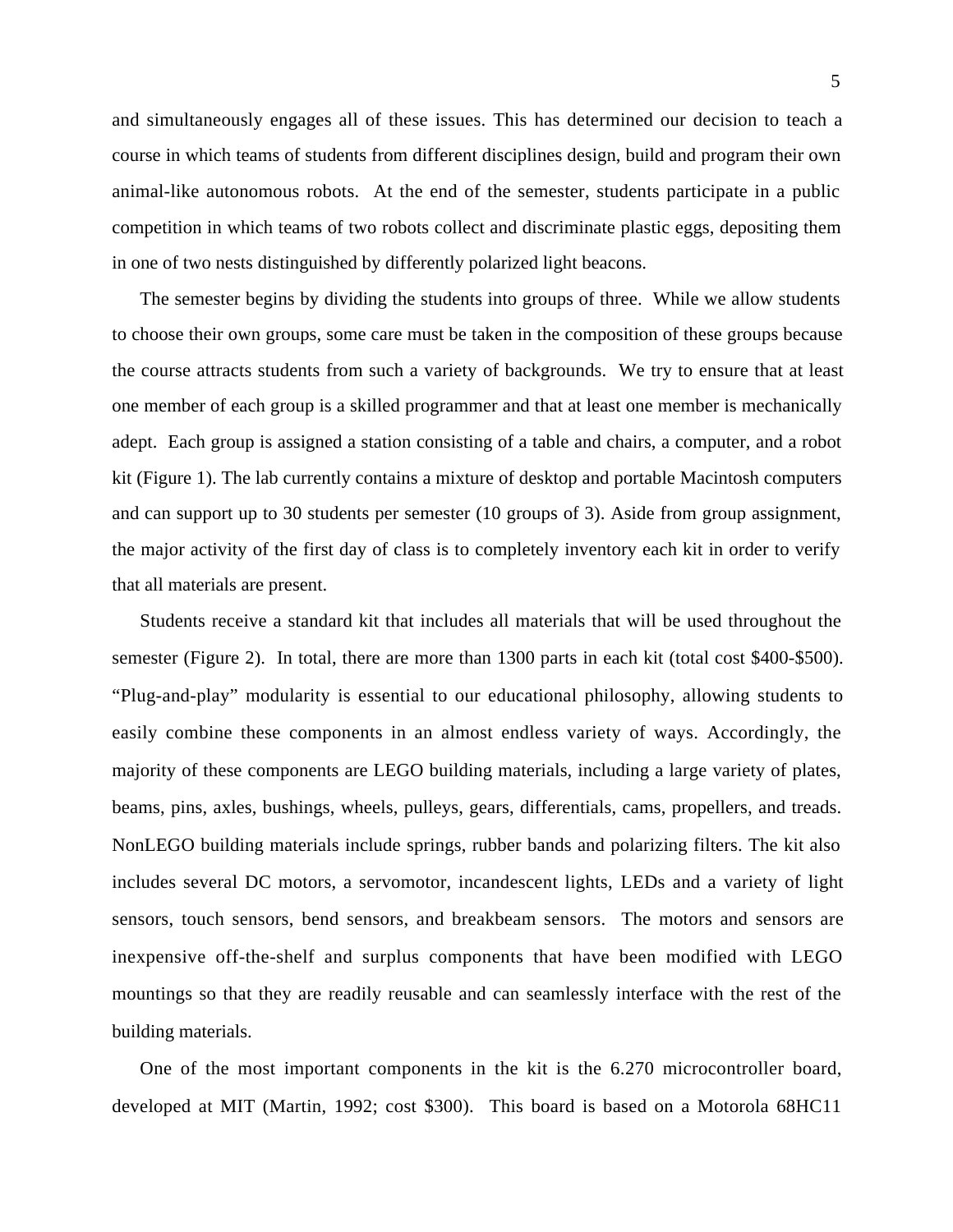microprocessor with 32K RAM. It supports up to 8 digital and up to 16 analog inputs, and can drive up to 6 DC motors, a servomotor, and 2 incandescent lamps or LEDs. Two pushbutton switches, four DIP switches and a variable resistor allow for user input, and a 16×2 character LCD display and a piezoelectric buzzer are provided for user output. The board is powered by rechargeable batteries, allowing for fully autonomous operation of student robots. The board is programmed in an interpreted subset of C known as Interactive C (IC) and contains a variety of libraries, including support for multi-tasking. Although assembled 6.270 boards are no longer commercially available, a similar microcontroller known as the Handy Board is available from a variety of vendors (URL: http://lcs.www.media.mit.edu/groups/el/projects/handy-board/).

During the first half of the semester, students perform a series of structured exercises that are designed to familiarize them with the components of the kit. They begin by learning to program the 6.270 board in IC and learning to build a variety of mechanical structures with LEGO. Their first design project is to build a motorized LEGO device that can locomote in some way other than using wheels or treads. In addition to gaining experience with building robust, fast and powerful geartrains using LEGO, this assignment gives students an opportunity to creatively explore the capabilities of the materials in the kit. Throughout these structured exercises, we provide a series of "mini-lectures" that provide necessary technical information, describe different approaches to robot control, and provide relevant biological background. For example, for the novel locomotion device assignment, we give an overview of the many different ways in which animals locomote (Alexander, 1992). This inspires students to try things they might not have otherwise thought possible, and has led to an amazing variety of LEGO devices that walk, hop, swim, flop, tumble, slither, or inch their way across the floor.

Students next undertake a series of exercises that expose them in turn to each of the specific design issues that are raised by the final egg hunt competition. First, they build and program a servo-mounted sensory platform that can orient to a polarized light source under different conditions. Second, they build and program a device that can discriminate between pastel and black plastic eggs. These sensory assignments raise important tradeoffs between mechanics,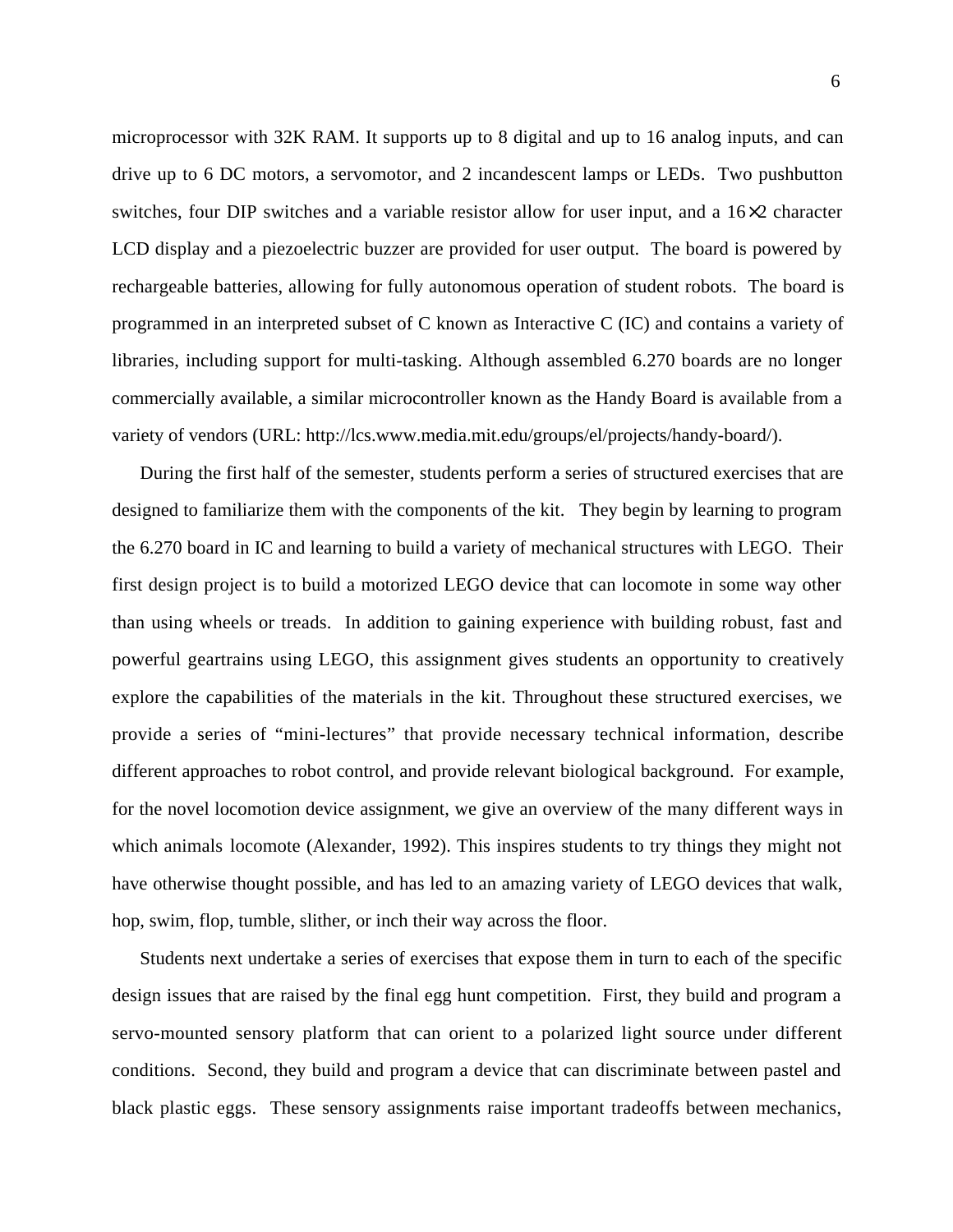electronics and software control. For example, the software for both of these exercises can be very simple or very complex depending on the choice of light sensor and the design of its physical enclosure.

Third, students build a motorized platform that can keep moving while avoiding obstacles. In addition to providing further experience in LEGO geartrain design, this assignment begins to raise significant design choices. For example, there are many different ways of detecting obstacles (e.g., bump sensors, bend sensors, stall sensors) and each method has different performance and software complexity implications, which students must discover for themselves. Fourth, students combine their earlier light orientation device with their obstacle avoidance robot so that the robot can find and approach a polarized light. This assignment begins to raise significant integration issues in both mechanical and software design, as well as posing new problems (e.g., finding a light to orient to and approach). Finally, students incorporate their egg discriminator to produce a robot that can retrieve one pastel egg and deliver it to a nest. At this point, students have tackled all of the core problems raised by the final competition. However, their robots often perform quite poorly because the mechanical and software design of each component occurred largely in isolation from the rest. In fact, some students are unable to complete this final assignment because assumptions made in constructing an earlier component are simply incompatible with the operation of a later component. *This is intentional.* We have found that only by experiencing these difficulties for themselves do students fully appreciate the importance of integrative issues when designing a complete device.

At mid-semester, the structured exercises end and we hand out the complete rules for the egg hunt competition. The three-student groups are paired into teams that will field two robots in the final competition. Based on the performance of the individual groups in the first half of the semester, we try to balance the teams as much as possible. The first task of these new teams is to design a joint strategy for the final competition. This requires that the three-student groups, which have typically learned to work very well together, develop a new group dynamic within the larger team. Once these deliberations are complete, each team must formally present their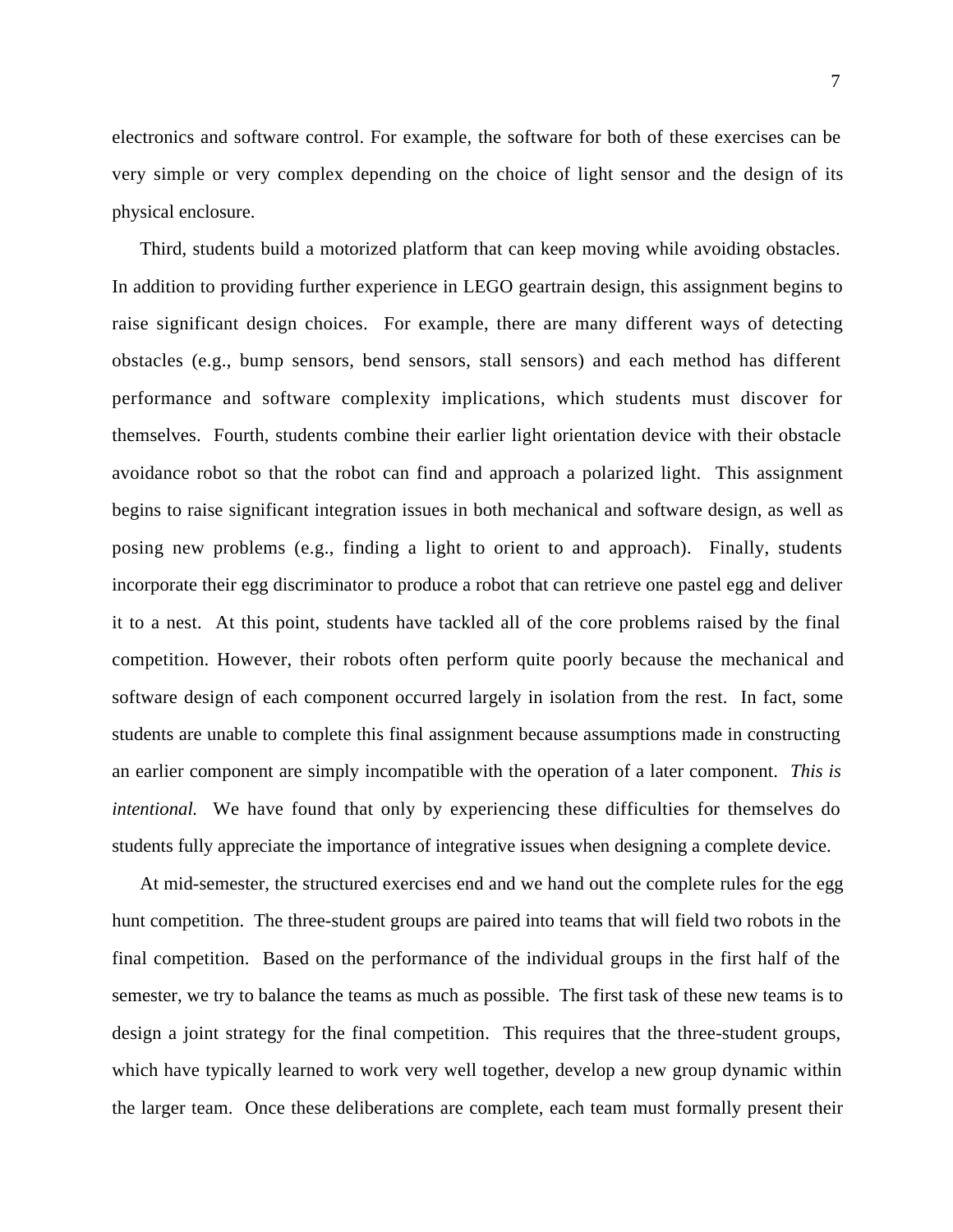design to us and defend it. While we rarely reject a well-thought-out design, we try to emphasize to students that simple and robust designs usually outperform elaborate and brittle ones in the final competition.

Once a design has been approved, students build their contest robots over a four-week period. Given that most students have already completed a prototype egg-hunt robot by mid-semester, this construction period might seem too long. However, based on what they have learned in the first half of the semester, students invariably want to build a new robot, changing some of their earlier design decisions and designing for a complete integrated system that fits their team's overall strategy. During the first half of the semester, students discover that poorly structured software is ineffective for managing the growing complexity of robot behavior. Therefore, students often put considerable effort into developing a software architecture that allows the many behavioral capabilities required of a contest robot to be smoothly integrated and tested. Some of the architectures that students have utilized include (1) a finite state machine architecture, (2) a multiprocessing architecture, in which each behavior runs as a separate process that communicates with other behaviors via shared memory, and (3) a subsumption architecture, in which higher-level behaviors can override or suppress lower-level behaviors (Brooks, 1991).

At the end of the semester, we hold a series of mock contests that closely simulate the conditions of the final competition. Participation in these mock competitions is required. Although students are encouraged to test their robots throughout the semester, this informal testing is often haphazard and ineffective. Robots are often alone in the arena, with students "feeding" eggs to them one at a time, manually pointing them in the general direction of a nest, and nudging the robots whenever they become stuck. In contrast, during the actual competition, there are four robots in the arena at once, the distribution of eggs is constantly changing, and students are not allowed to touch the robots during a round. Based on the often disappointing performance of the robots in these mock competitions, there is usually a flurry of debugging and redesign in the days leading up to the final competition.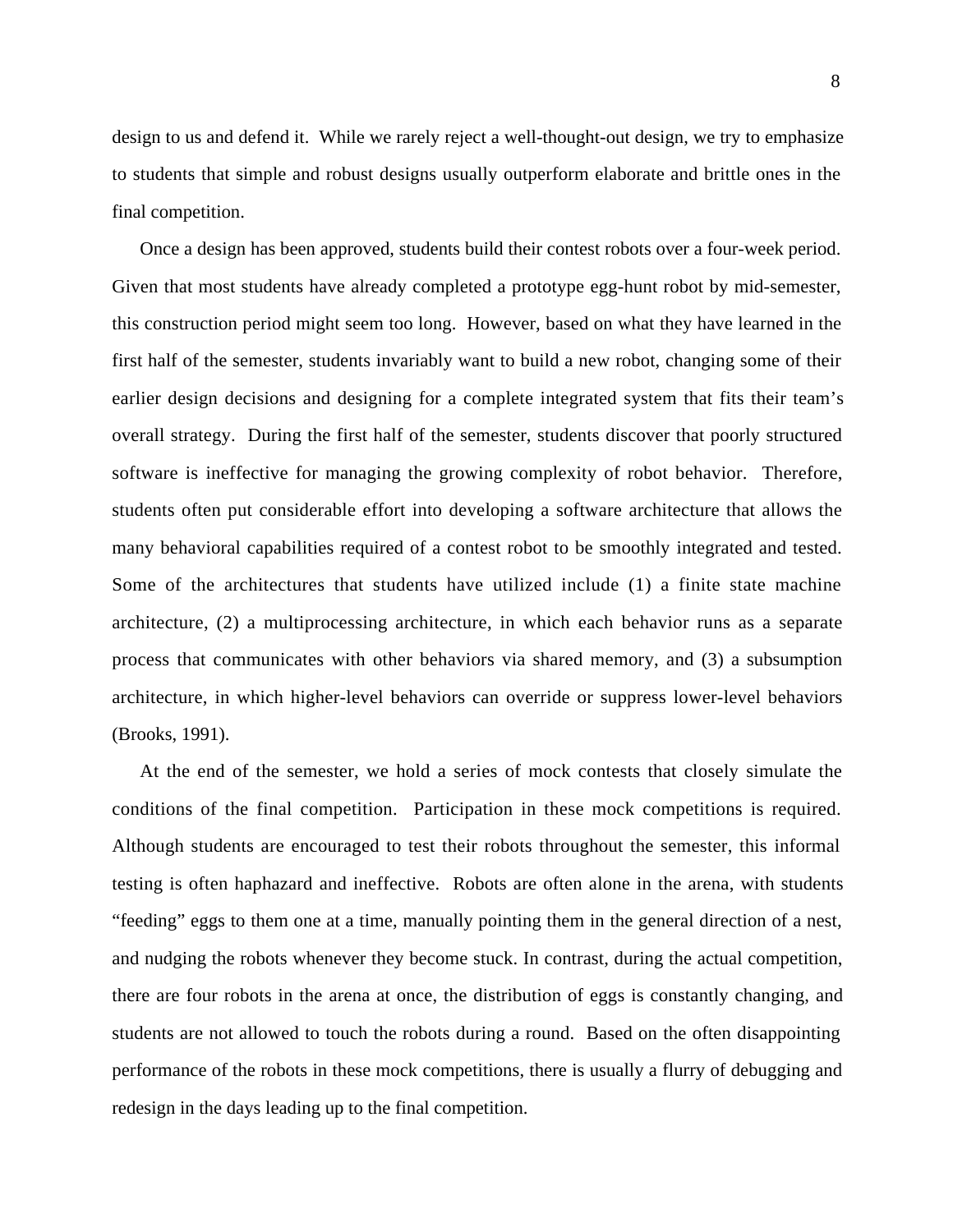### **The Egg Hunt Competition**

The final competition serves as a capstone for the students' activities throughout the entire semester (Figure 3). It is therefore important that it reflect our educational goals. We wanted the contest to be rich and open-ended, so that many different strategies and designs are possible. We wanted a task that contained a mixture of cooperation and competition, and whose duration was long enough for these complexities to be manifest. We also wanted it to be technically challenging, so that students would be forced to work together to push the limits of their materials and their abilities, yet feasible within the limitations of the kit. In order to foster a collegial rather than a cut-throat atmosphere, we decided not to award any monetary prize to the winners. Since the competition is a public event, students are already highly motivated to field successful robots. Last, but not least, the contest should be fun for both students and spectators.

For all of these reasons, we decided to make the final competition a robot egg hunt. Teams of two robots compete to collect as many pastel plastic eggs as possible while avoiding plastic eggs painted flat black. The egg hunt occurs in a closed arena with nests at each end (Figure 4). The main floor of the arena is covered by a gray carpet, and the walls of the arena are painted flat black. The walls and floor of the nests are painted white. At the back of each nest is a polarized light beacon; one nest is vertically polarized and the other is horizontally polarized. At the front of each nest is a slight lip that prevents eggs from rolling in or out of the nest on their own.

At the beginning of a round, each team is randomly assigned a nest, the robots are placed in front of their home nests, and 40 pastel and 10 flat-black plastic eggs are uniformly distributed throughout the arena. Each round lasts for 10 minutes and students are not allowed to touch their robots during this time. At the end of a round, each team's score is calculated by counting the number of eggs in their home nest: *score* = (*# of pastel eggs*) - 4\*(*# of black eggs*). The scoring is designed so that a robot that fails to discriminate between pastel and black eggs will receive a score of 0 on average. Ties are resolved by a sudden death playoff in which the first egg deposited in a nest determines the winner of the round. The overall competition is structured as a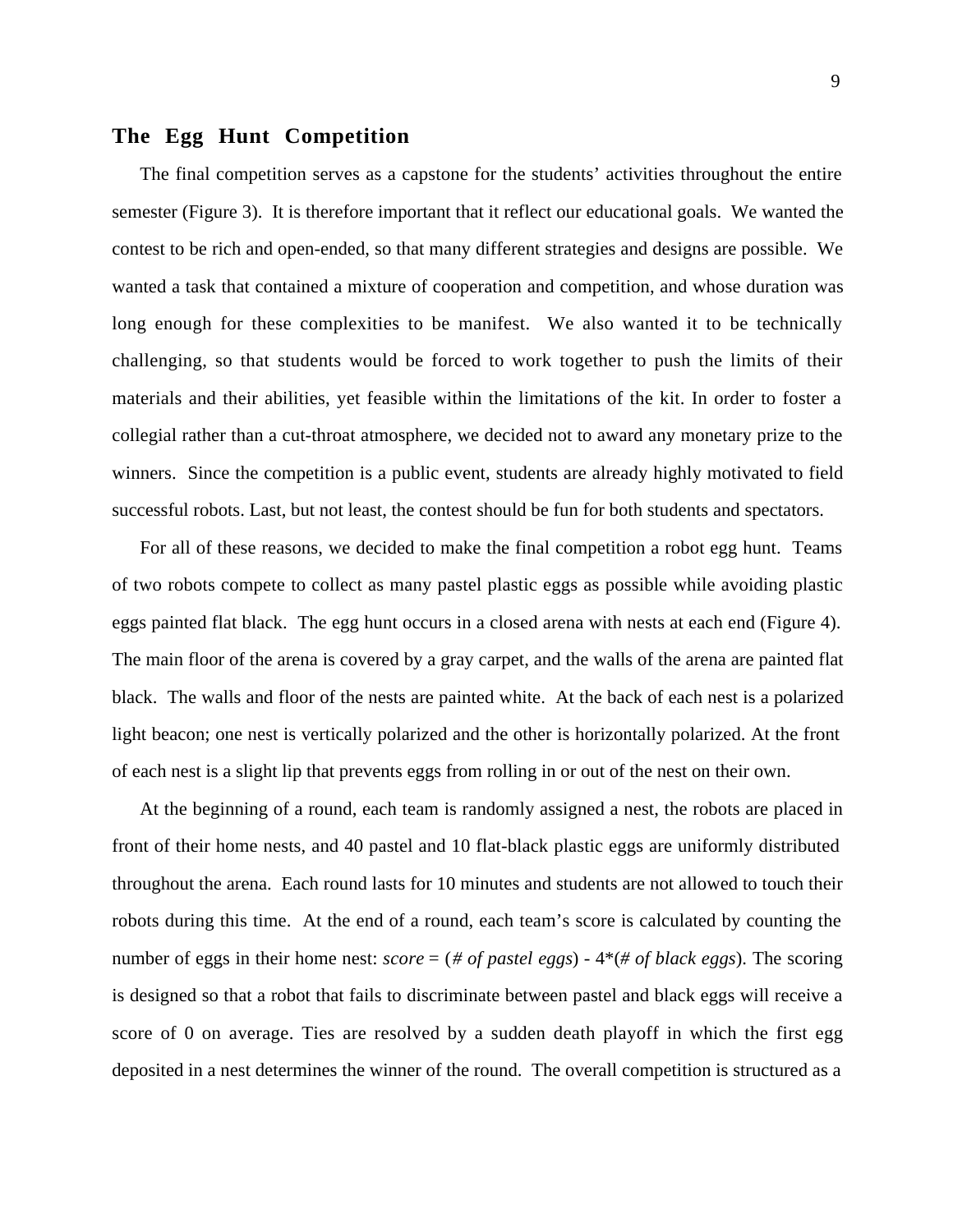modified double-elimination tournament with initial seeds chosen by the instructors based on performance in the mock competitions.

Within these broad constraints, an incredible range of strategies and specializations are possible (Figure 5). The simplest strategy is for both robots on a team to collect pastel eggs and return them to their home nest, either one at a time or in groups. Or one robot on a team can collect black eggs and deposit them in their opponent's nest. Or collectors can switch which nest they go to depending on the type of egg they find. A variety of nest blocking strategies are also possible. For example, a robot on one team can try to block their opponent's nest, thereby preventing them from depositing any pastel eggs in it. Or they can block their own nest in order to prevent their opponents from depositing any black eggs in it. In this latter case, the egg collector on the team must circumvent the blocking, for example by lifting eggs over the wall. In addition, because the 6.270 board contains an onboard timer, robots can switch strategies partway through a round. For example, because the movements of the four robots tends to push eggs against the arena walls, some robots switch to wall-following midway through a round. At the beginning of each round, some students use the DIP switches on the 6.270 board to select different strategies depending on their opponent's strategy. Over the past few years, we have seen examples of all of these strategies, with varying degrees of success. With over 70 egg hunt robots constructed to date, we have never seen the same design twice.

In order to be successful, a typical egg collection robot must solve quite a range of difficult problems. Because these robots have no vision, finding an egg involves random or patterned search. Robots are often equipped with a scoop to increase the likelihood of encountering an egg. As a robot drives around, an egg will eventually roll into the discrimination area. The presence of an egg is usually signaled when it breaks the beam between an infrared emitter/detector pair. This often triggers a gate to close so that the egg is not lost. Once an egg has been detected, its color is determined by a reflectance sensor, often augmented with an incandescent light to achieve reliable discrimination. If the egg color is one the robot can handle, it must next scan for the polarized beacon from the appropriate nest. If the desired beacon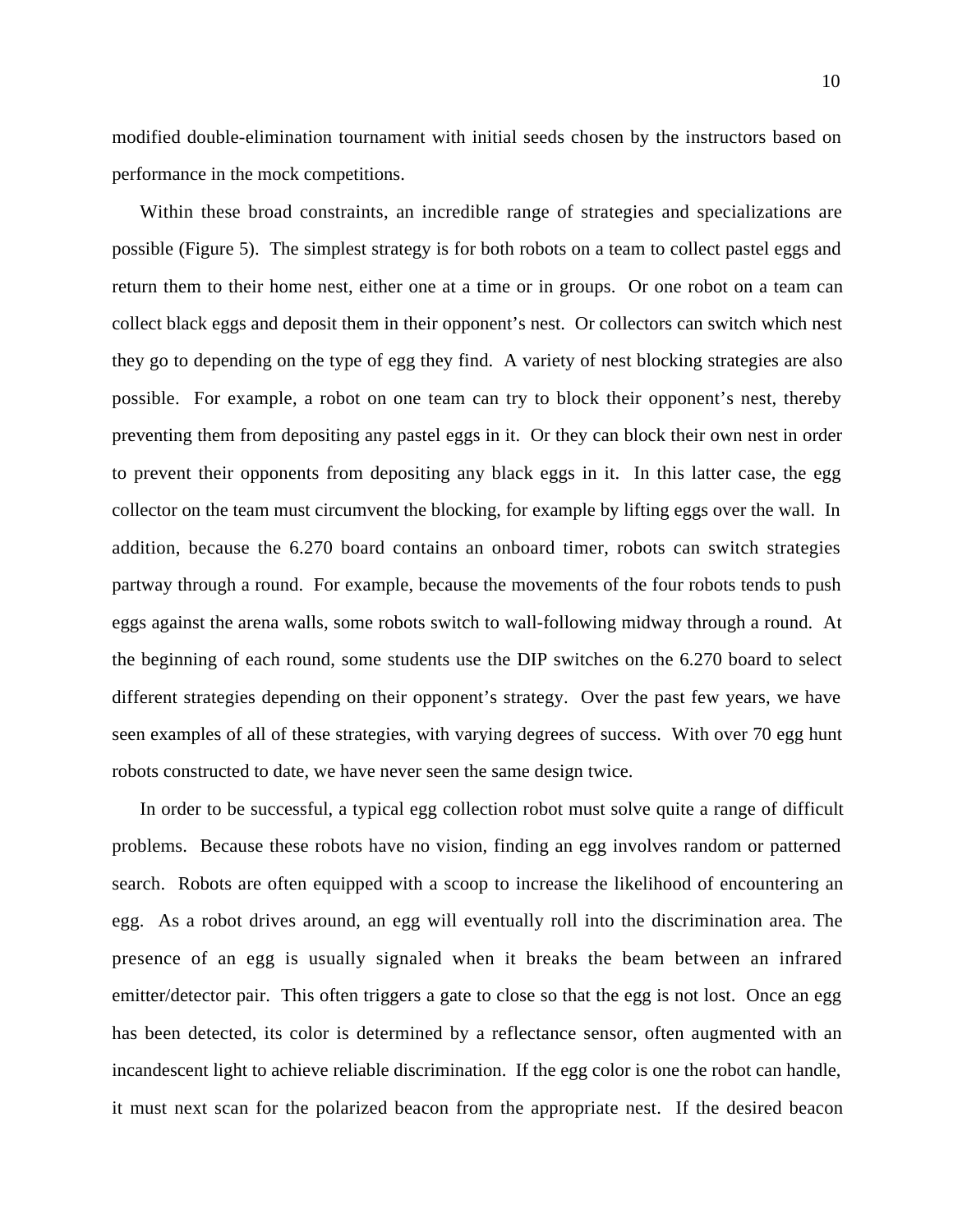cannot be found, the robot must either search for it or find the other nest beacon and move in the opposite direction. Often, robots will drive backwards to a nest to prevent the scoop from picking up additional eggs of unknown color. Due to errors in steering, robots must constantly correct their course as they approach the nest. Because the nest floor is white, robots usually employ another light sensor to determine when they are actually in the nest. Once there, the egg must be released and the robot must get out of the nest and begin to search for another egg. Throughout a round, a robot must use some form of obstacle detection and avoidance to prevent it from becoming entangled with other robots (including its teammate!). When dealing with obstacles, timeouts and randomization are extremely important to prevent ineffective behavioral loops.

#### **Assessment**

Given the unusual design of this course, assessing student performance is difficult. Because things can go wrong during the egg hunt through no fault of the students, we have chosen to focus our assessment on the design process itself rather than the performance of the final robot. Therefore, the primary basis for student assessment is a design notebook that each student is required to keep throughout the entire semester. This design notebook is intended to be a daily record of the student's activities within the course. It includes not only detailed mechanical sketches and program source listings of final designs, but also a complete record of the initial ideas and their subsequent testing and refinement. These design notebooks are augmented with a more subjective assessment of each student's participation in the activities of their group and team. Finally, each group participates in a videotaped exit interview in which each student must present and defend one aspect of the final robot's design.

## **Conclusion**

The course has been extremely successful. To keep up with student demand, the course is offered in both the Fall and Spring semesters, yet there is still a waiting list each semester. The public egg hunt competition typically attracts over a hundred spectators, as well as local news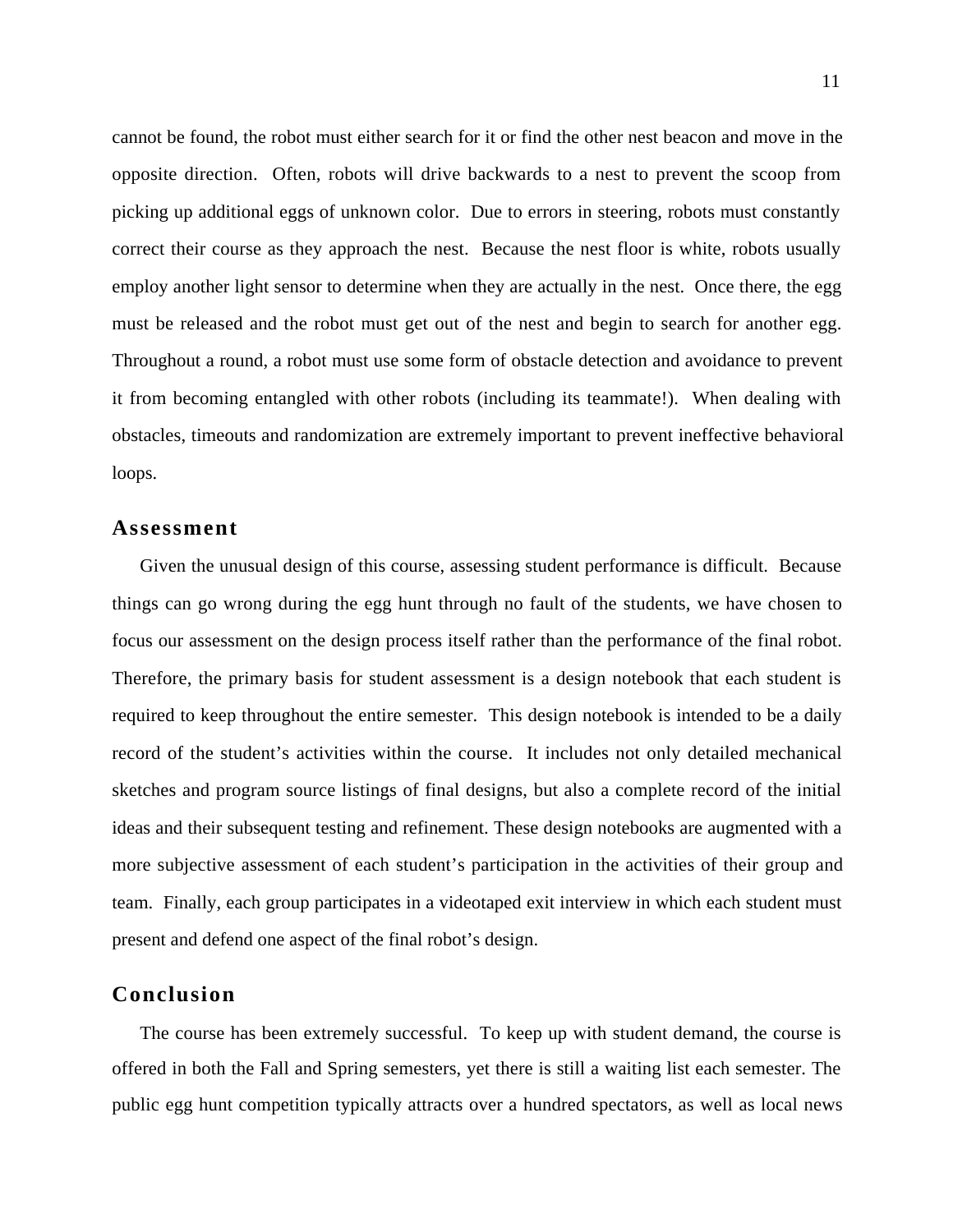media. To excite students about careers in engineering and science, our course has been central to several outreach activities. A module using these materials has been developed for a freshman engineering course at CWRU. Tours of the laboratory are regularly used to recruit high school juniors and seniors to CWRU. A summer program for high school science teachers introduces them to the use of these materials in their classrooms. Demonstrations of student robots to elementary school students has generated enormous enthusiasm for engineering and science. In order to give students the opportunity to explore more of their creative ideas, we are constantly trying to extend the technology available to them. For example, we are developing a radio communication interface for the 6.270 board that will allow two robots on an egg hunt team to send simple messages to one another.

At the outset, we identified four educational goals: integration, real-world issues, interdisciplinary teamwork, and critical thinking. Our autonomous robotics courses addresses all of these goals. Building a robot requires that students integrate control, electronic and mechanical systems into a working device, confronts them with the interactions between different subsystems, and affords them the opportunity to trade off between the different subsystems in constructing their robot. This course also encourages biology students to confront the issues involved in getting a physical agent to operate reliably in a realistic environment by giving them the opportunity to "build their own animal". Thus, the course provides a unique perspective on the many problems that nervous systems actually solve.

The problem of building an autonomous robot also engages the issues of real-world problem solving, multidisciplinary teamwork, and creative and critical thinking. Building an actual robot, rather than programming a simulation, immediately confronts the student with the non-ideality of real-world devices, as well as providing immediate feedback about the success or failure of their ideas. By having students work in teams, the course encourages them to pool their individual expertise, allows them to specialize on specific subtasks, and gives them experience in developing the interpersonal skills to articulate and defend their views, but ultimately reach a consensus that is best for the group as a whole. Because the course attracts students from a variety of disciplines, students learn that very different perspectives can be helpful for solving a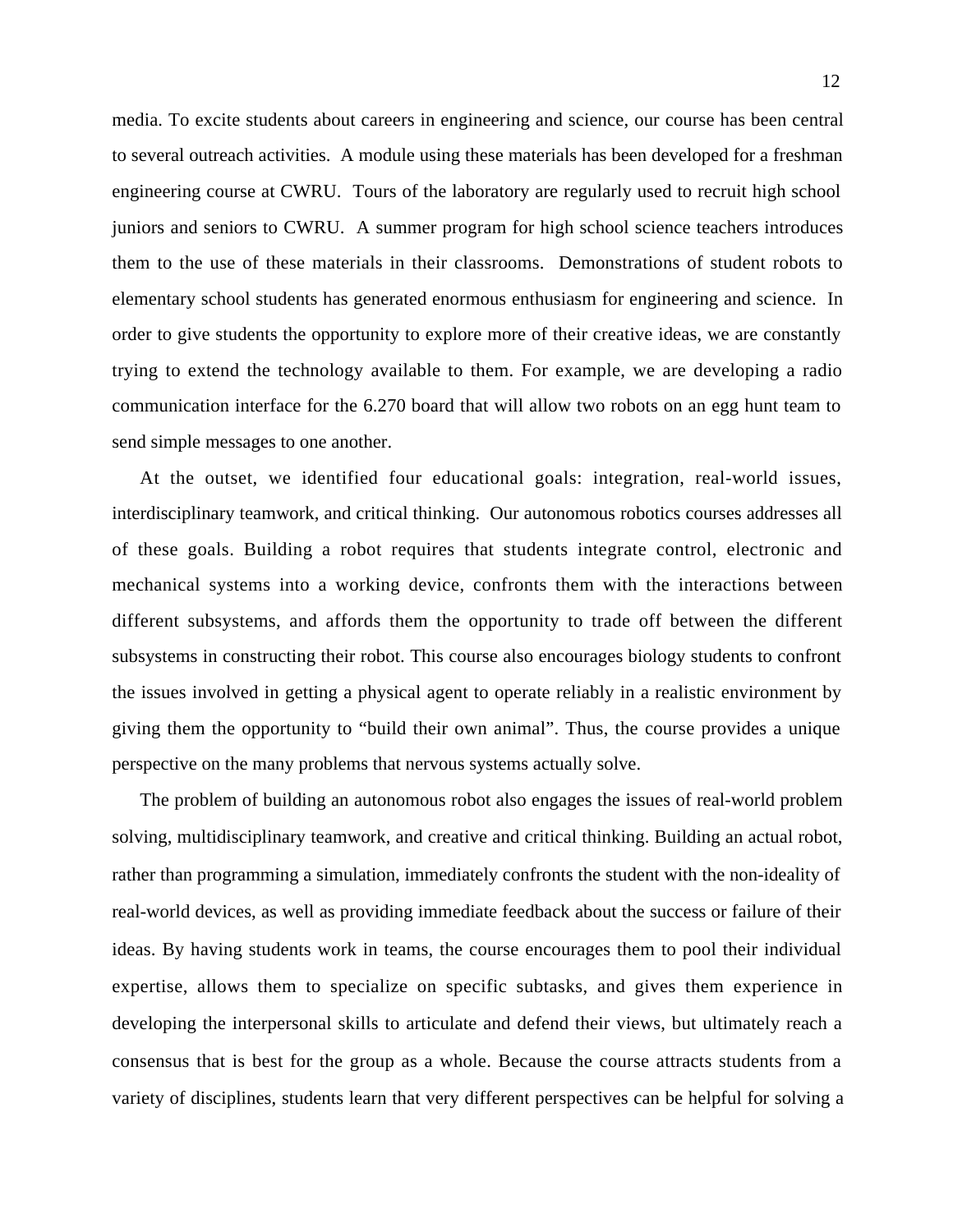hard problem, and they are motivated to learn each other's language to break down disciplinary barriers. There are three ways in which students are encouraged to take ownership of their education in this course, and to think critically: first, the excitement of building a working device; second, the desire to do well in the public competition; and third, the recognition that there is no single correct solution, which encourages creativity.

In addition to these broad educational goals, the course also exposes students to exciting new research approaches in robotics and neurobiology. These range from biologically-inspired approaches to robotics (Beer et al., 1997) to computational and physical models of the neural basis of behavior in animals (Beer, 1990). Indeed, our primary incentive for developing the Autonomous Robotics course was the high degree of interest among undergraduate students in ongoing research in this area at CWRU. Thus, the course also attracts bright undergraduate students to pursue graduate study in these areas of research. Indeed, some of the same materials used in this course have also begun to be used in robotics and neurobiology research (Donnett and Smithers, 1991; Webb, 1993; Morse et al., 1998).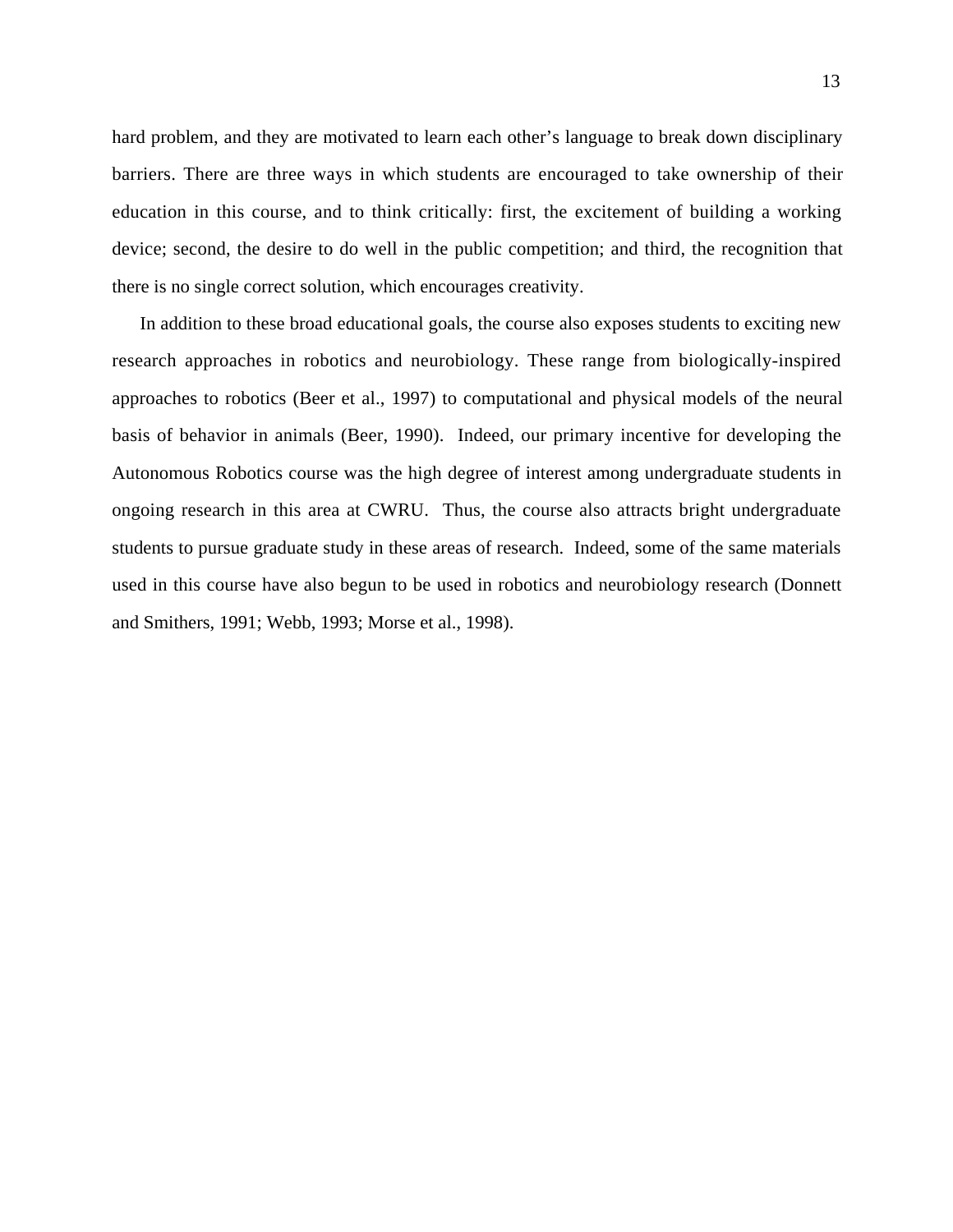## **Acknowledgments**

The initial development of this course was funded by a grant from the Howard Hughes Medical Institute, and recent offerings have been supported by funds from the Case Alumni Association and General Motors. We would like to thank Norm Rushforth, Lee White and Bob Edwards for their support of the course. In addition, we would like to thank Leslie Picardo, Alan Calvitti, Brian Yamauchi, and a dedicated staff of undergraduate "alumni" of the course for their invaluable volunteer help in setting up and running the course.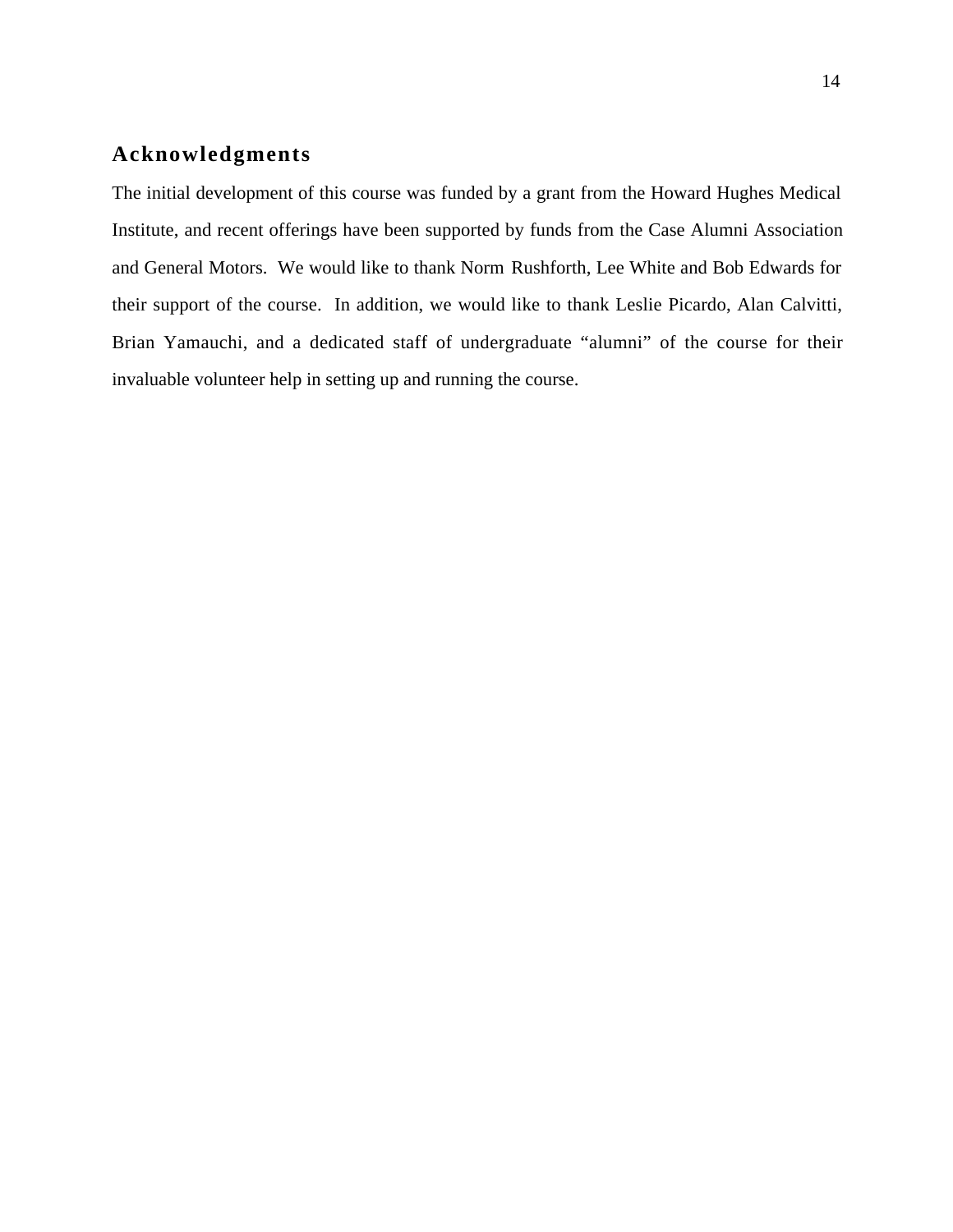

Figure 1: A Typical Student Station



**Figure 2:** Contents of the Robot Kit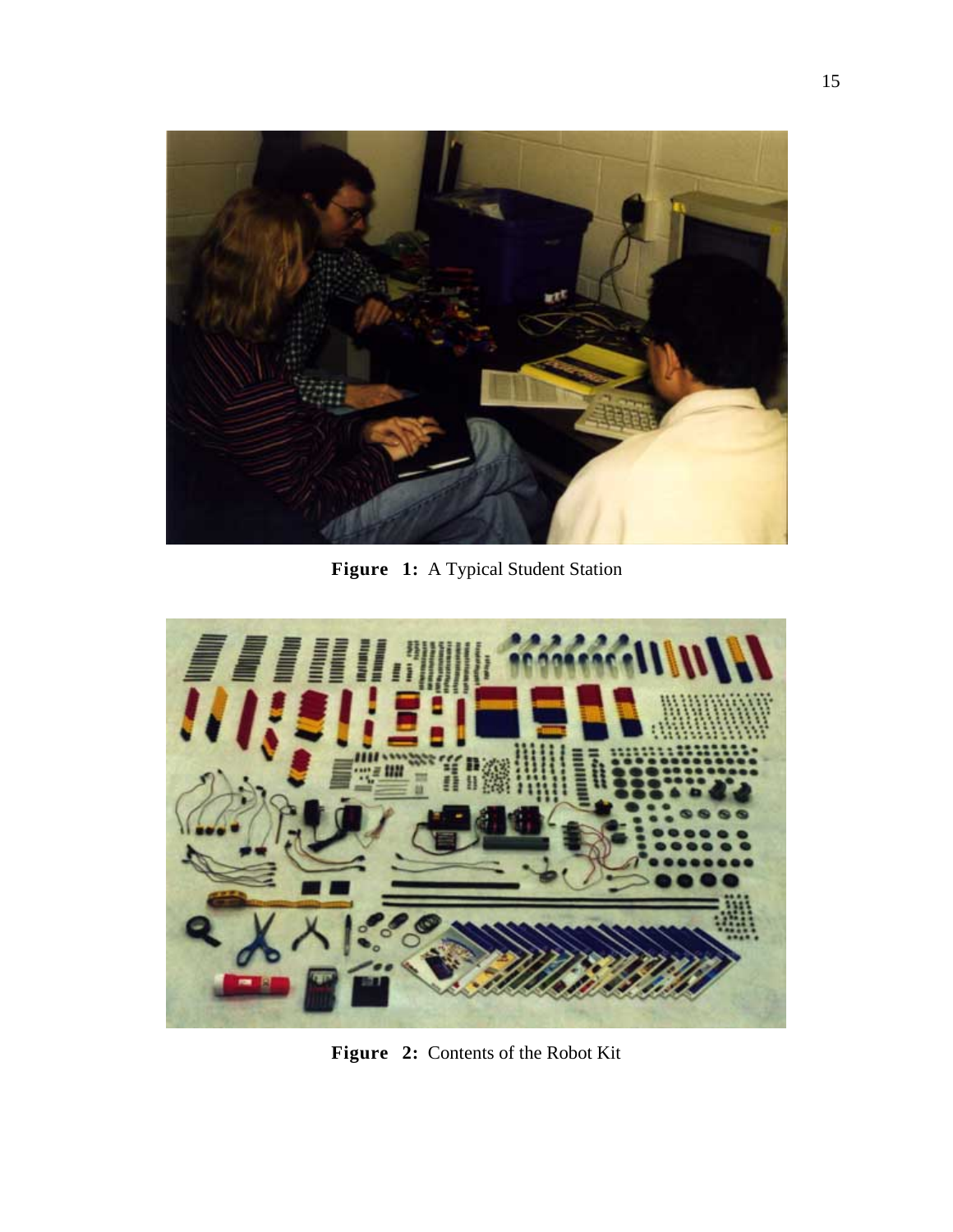

**Figure 3:** Contest Day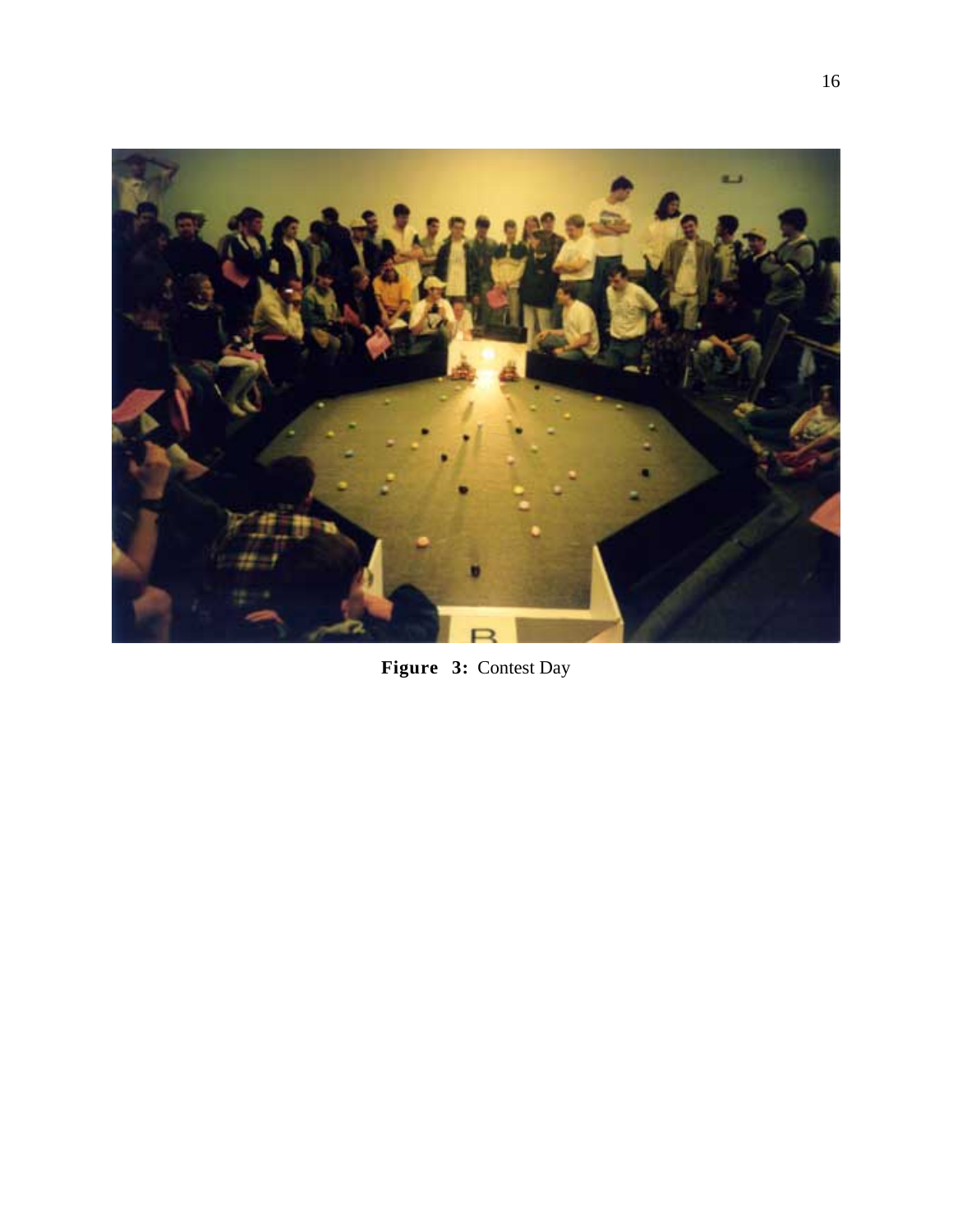

**Figure 4:** The Egg Hunt Arena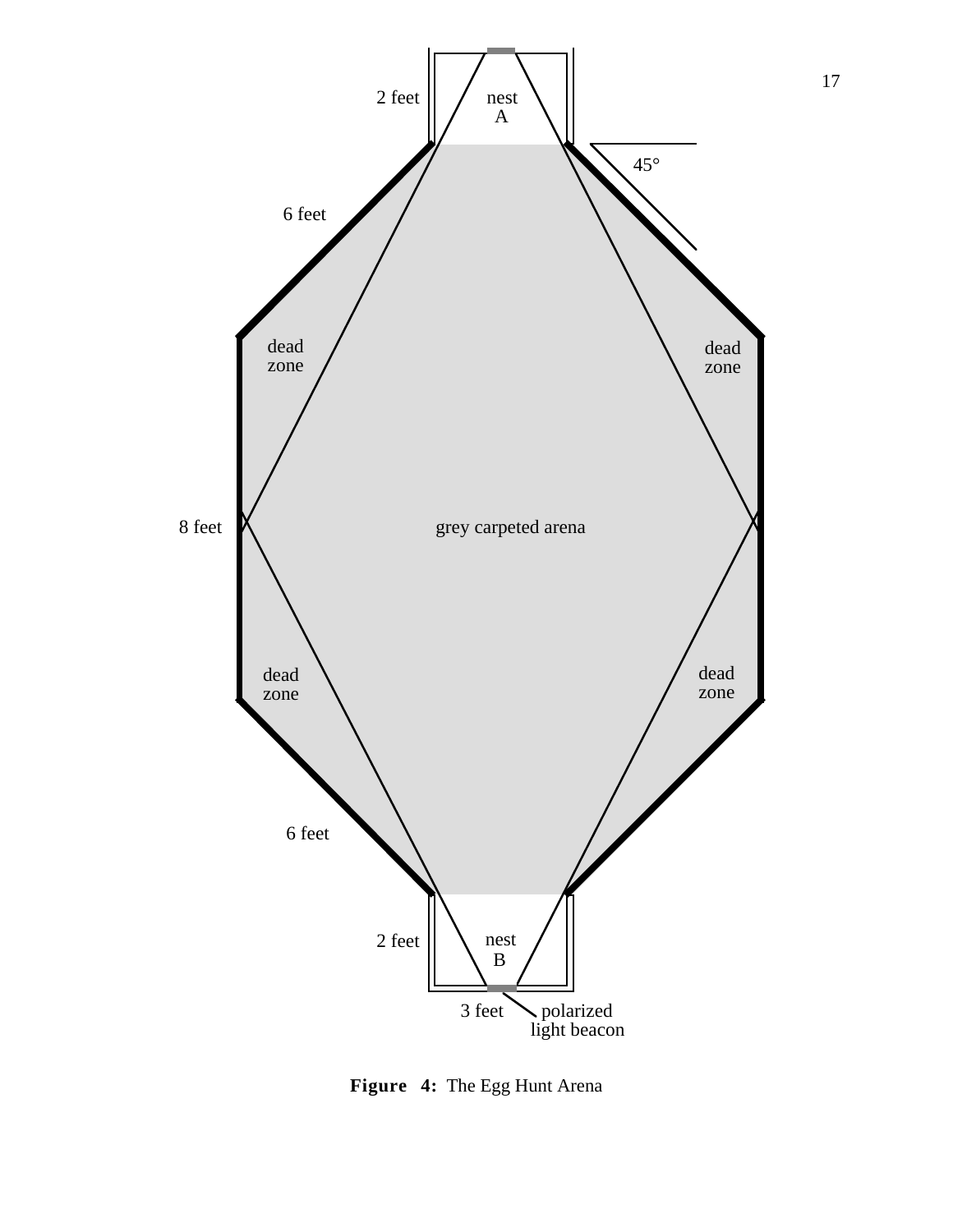

**Figure 5:** (Top) Student Robots. (Bottom) A close-up of one of the winning robots.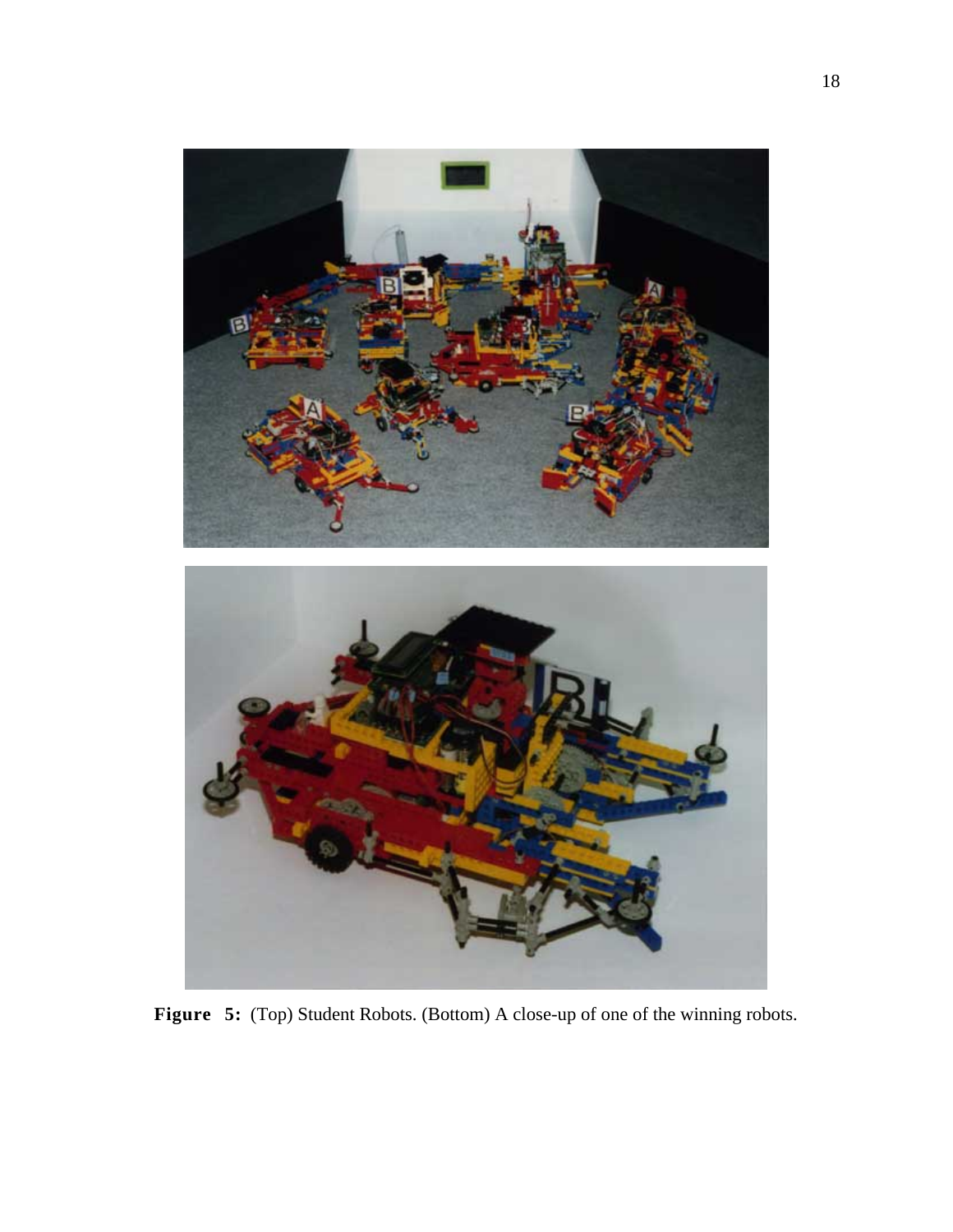## **References**

Alexander, R.M. (1992). *Exploring Biomechanics: Animals in Motion*. W.H. Freeman.

Beer, R.D. (1990). *Intelligence as Adaptive Behavior: An Experiment in Computational Neuroethology.* Academic Press.

Beer, R.D., Quinn, R.D., Chiel, H.J., and Ritzmann, R.E., (1997). Biologically-inspired approaches to robotics. *Communications of the ACM* **4 0**(3):30-38.

Brooks, R.A. (1991). New approaches to robotics. *Science* **253**:1227-1232.

Chiel, H.J. (1996). Critical thinking in a neurobiology course. *Bioscene* **22**(1):3-14.

Chiel, H.J. and Beer, R.D. (1997). The brain has a body: Adaptive behavior emerges from interactions of nervous system, body and environment. *Trends in Neurosciences* **2 0**: 553-557.

Donnett, J. and Smithers, T. (1991). Lego vehicles: A technology for studying intelligent systems. In J.-A. Meyer and S.W. Wilson (Eds.), *From Animals to Animats: Proceedings of the First International Conference on Simulation of Adaptive Behavior* (pp. 540-549). Cambridge, MA: MIT Press.

Martin, F.G. (1992). *The 6.270 Robot Builder's Guide*. Cambridge, Massachusetts: MIT Media Laboratory.

Martin, F.G. (1994). *Circuits to Control: Learning Engineering by Designing LEGO Robots*. Ph.D. Dissertation, Program in Media Arts and Sciences, Massachusetts Institute of Technology.